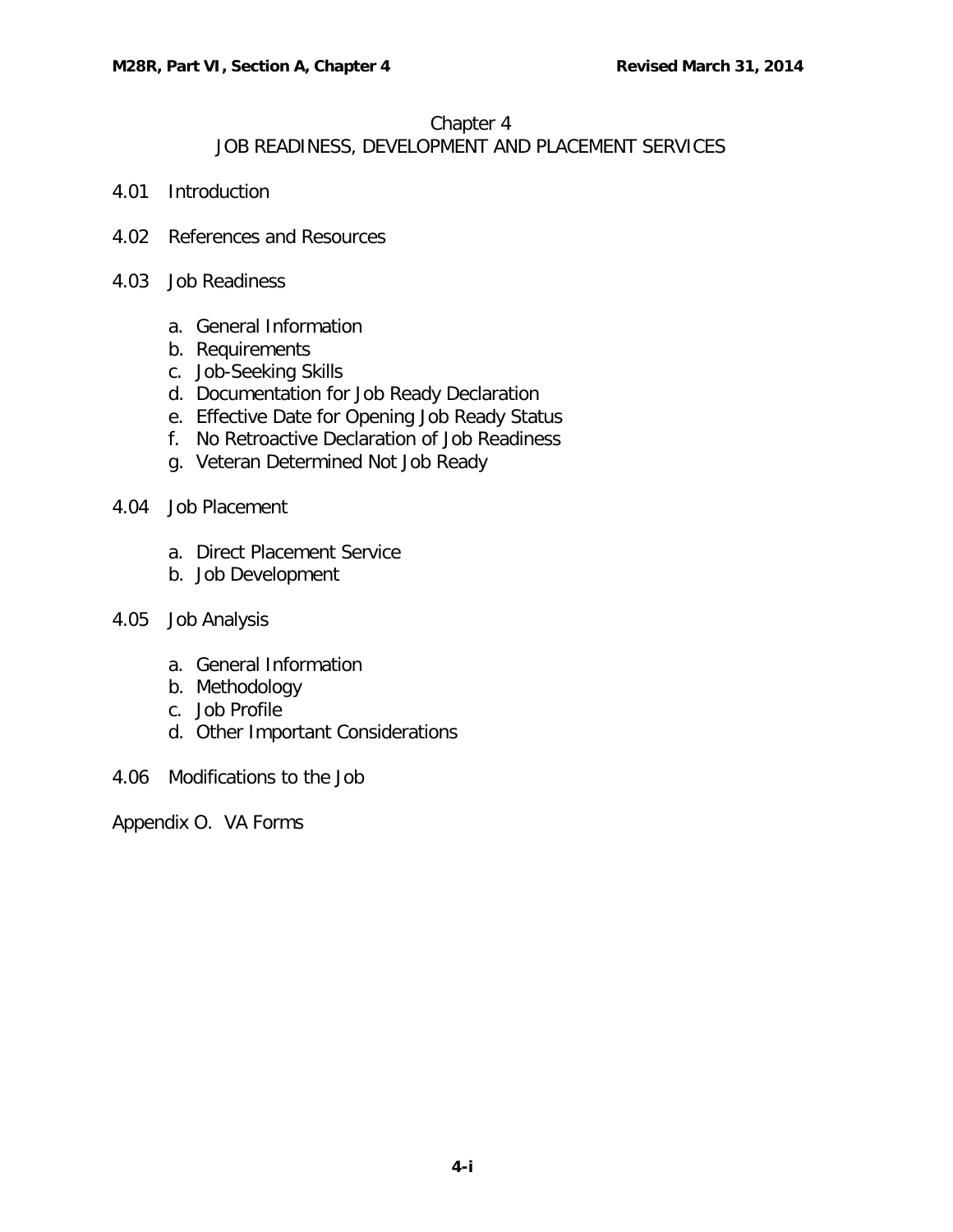# Chapter 4

# JOB READINESS, DEVELOPMENT AND PLACEMENT SERVICES

#### <span id="page-1-0"></span>4.01 Introduction

Most Veterans' employment programs, whether administered by the Department of Veterans Affairs (VA), Department of Labor (DOL), Office of Personnel Management (OPM), Small Business Administration (SBA), or another federal agency, are designed to contribute to the Veteran's readjustment to civilian life. Public Law 96-466 established suitable employment as a fundamental criterion of successful readjustment for Veterans participating in VA's Vocational Rehabilitation and Employment (VR&E) Program. Employment services, including job development and placement, are central to VR&E's mission.

This chapter provides detailed information on job accommodations, job readiness, direct placement services, job development and analysis, and modifications to the job. Statutory and regulatory references are also cited in this chapter.

<span id="page-1-1"></span>4.02 References and Resources

| Laws:           | Public Law 96-466<br>Americans with Disabilities Act                                                                            |
|-----------------|---------------------------------------------------------------------------------------------------------------------------------|
| Regulations:    | 38 Code of Federal Regulations (CFR) 21.250(b)(2)                                                                               |
| VA Forms (VAF): | VAF 28-1905d, Special Report of Training                                                                                        |
| Resources:      | Dictionary of Occupational Titles<br>Occupational Outlook Handbook                                                              |
| Websites:       | www.disability.gov<br>www.askjan.org<br>www.wave.net/upg/immigration/dot_index.html#MENU<br>www.bls.gov/OCO<br>www.dol.gov/vets |

#### <span id="page-1-3"></span><span id="page-1-2"></span>4.03 Job Readiness

a. General Information

A Veteran must first be declared "job ready" before a case manager provides him/her employment services or post-employment services. Job ready refers to a Veteran's ability to obtain and maintain suitable employment after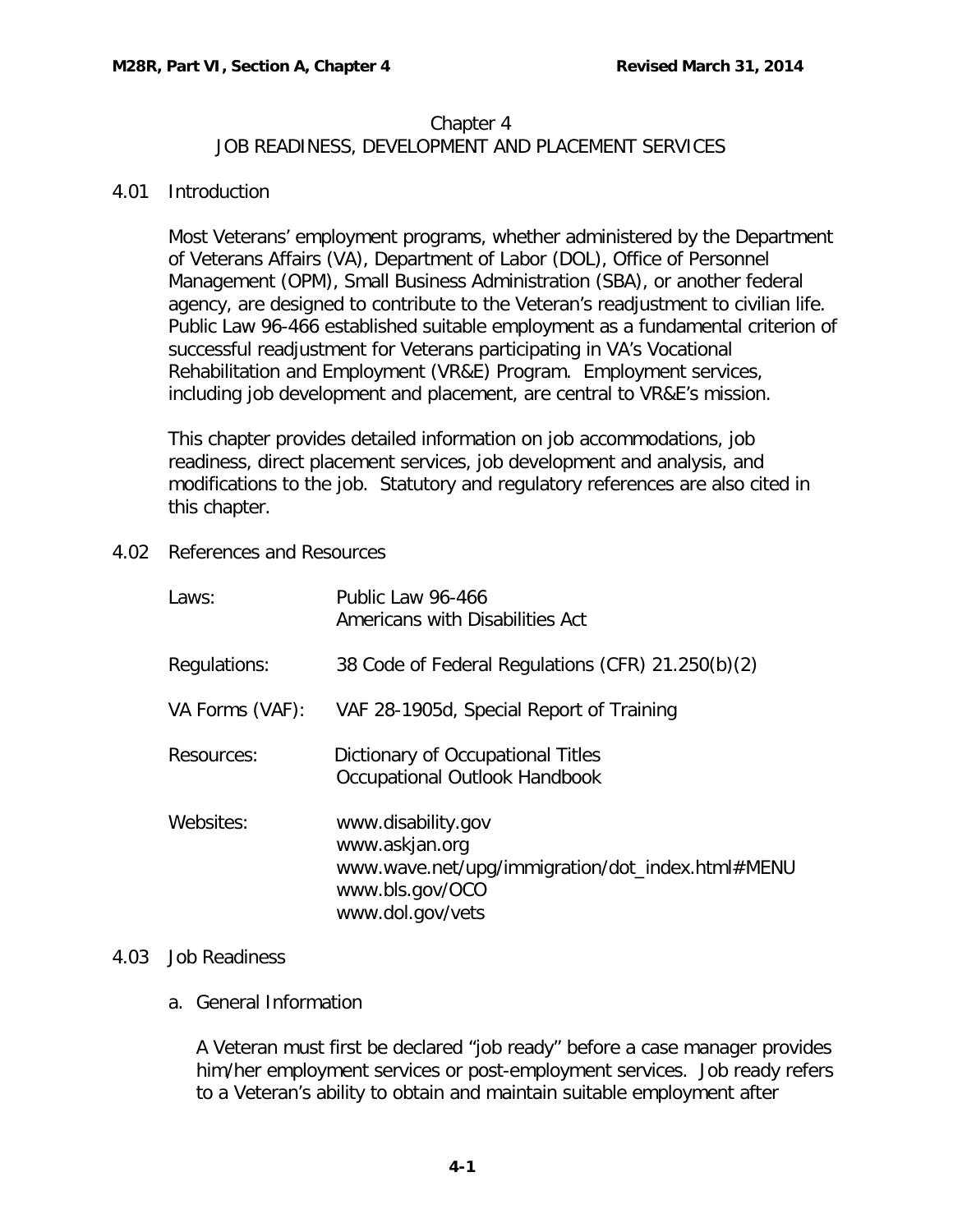receiving the services necessary to become suitably employable as outlined in his/her rehabilitation plan.

A Veteran with a disability who is job ready should meet the same expectations as any applicant for employment who does not have a disability. In general, an employer's expectations for an applicant include the following:

- Demonstrates proper workplace decorum
- Works effectively with others
- Understands the requirements of the job
- Acts responsibly and with dignity
- Has the skills and knowledge required to perform the duties of the job
- <span id="page-2-0"></span>b. Requirements

It is the Vocational Rehabilitation Counselor's (VRC) responsibility to make a determination for declaring a Veteran job ready before he/she is provided employment services. The determination must include the following verifications:

- 1. Documentation such as a diploma, certification from a training facility or transcript of records that demonstrate the Veteran has completed the education or other training outlined in his/her Individualized Written Rehabilitation Plan (IWRP).
- 2. Completion of any required certification or license.
- 3. No barriers, such as disability conditions, family situations, etc., exist that may prevent the Veteran from obtaining or maintaining suitable employment.
- 4. Possession of job-seeking skills.
- <span id="page-2-1"></span>c. Job-Seeking Skills

The VRC must assess the Veteran's job-seeking skills before declaring the Veteran to be job ready. This includes ensuring that the Veteran possesses adequate job-seeking skills needed to begin his/her job search. Job-seeking skills training may be provided by a VRC, Employment Coordinator (EC), community agency or private contractor, if the Veteran is determined in need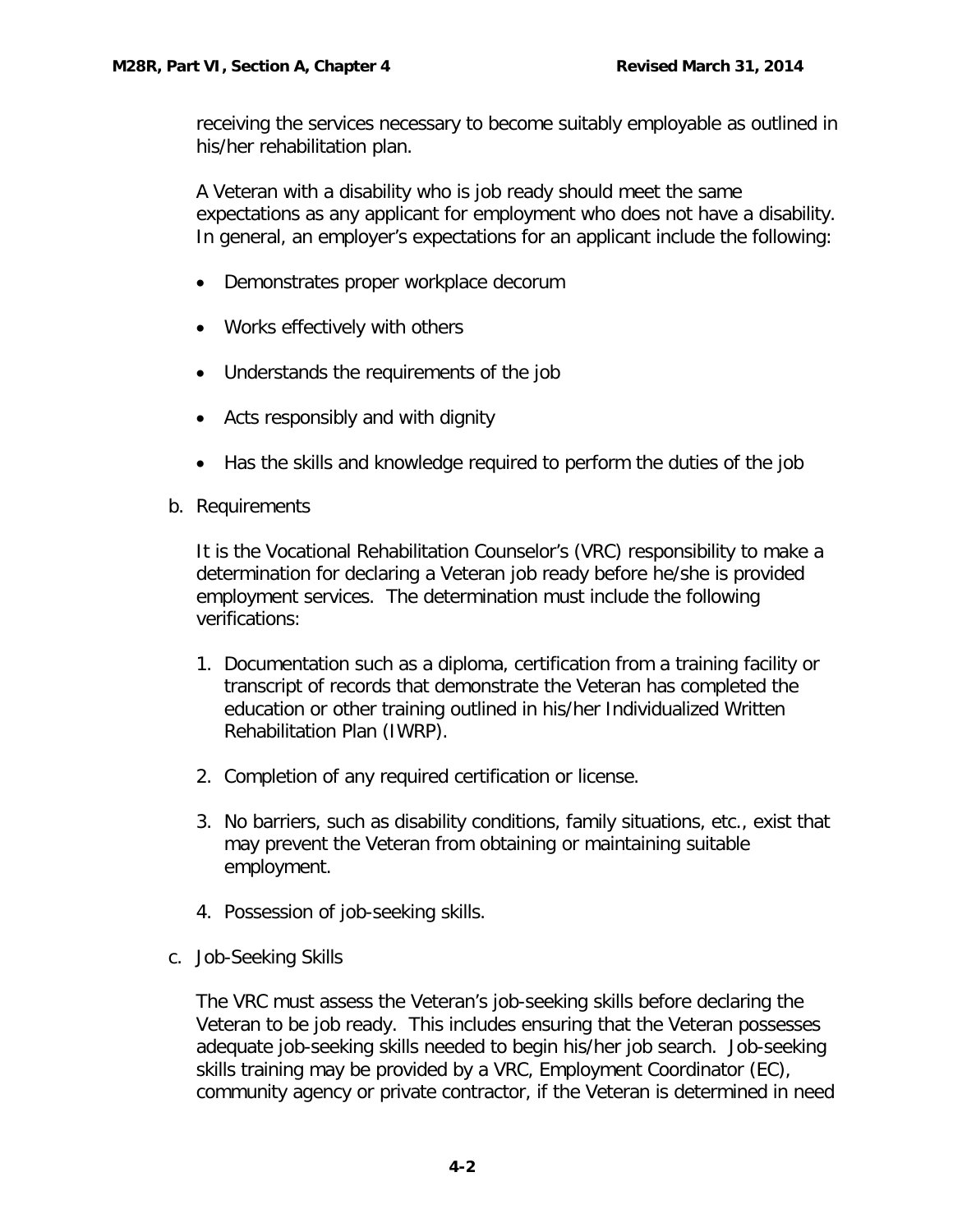of this training and the training is included in the IWRP. Job-seeking skills and other factors needed to begin a job search include, but are not limited to, the following:

- Creating a comprehensive resume and cover letter
- Utilizing the Internet to search and apply for jobs
- Networking with others
- Utilizing local labor market information to identify growing occupational fields
- Preparing for and participating in an interview
- Negotiating salary requirements
- Following up after an interview
- <span id="page-3-0"></span>d. Documentation for Job Ready Declaration

It is the VRC's responsibility to assess the Veteran's job readiness and make a formal declaration of job readiness upon completion of the IWRP. The VRC must accurately and clearly justify and document the declaration of the Veteran's job readiness on VAF 28-1905d, Special Report of Training (See Appendix O. VA Forms), or CWINRS Notes. The narrative must clearly explain that there are no impediments in the Veteran's ability to obtain or maintain suitable employment. This documentation must be filed in the middle flap of the Counseling/Evaluation/Rehabilitation (CER) folder.

Additionally, the case manager must ensure that the Veteran's CER folder contains a documented contact with the Veteran that clearly demonstrates that the case manager has established communication with the Veteran while making the job ready determination.

<span id="page-3-1"></span>e. Effective Date for Opening Job Ready Status

The effective date for declaring a Veteran job ready is the date the documentation for the declaration is completed. A Veteran cannot be declared job ready on the sole basis that the Veteran obtained suitable employment.

The effective date for placing the case in Job Ready (JR) Status is the same date as the declaration of the Veteran's job readiness.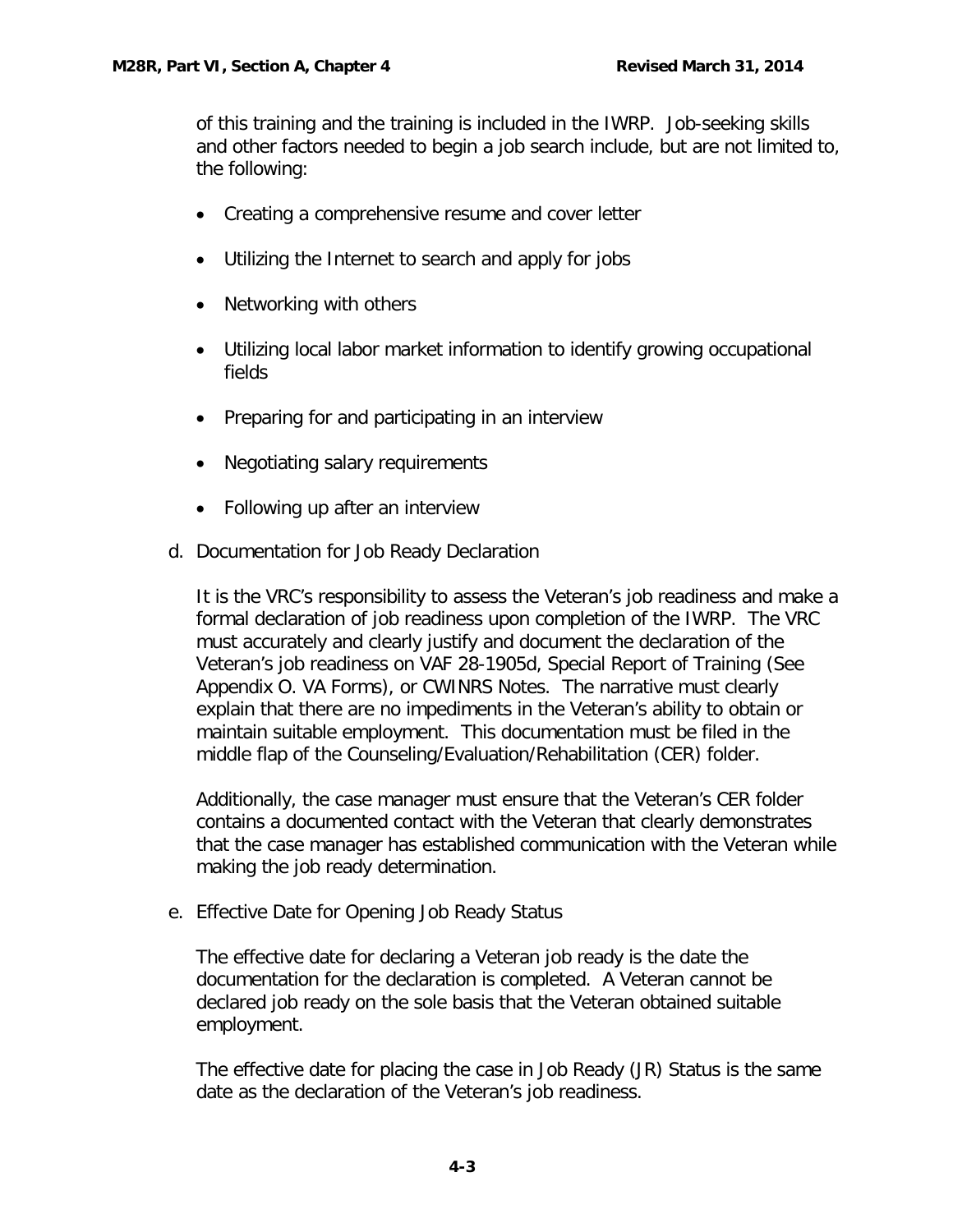<span id="page-4-0"></span>f. No Retroactive Declaration of Job Readiness

A case manager cannot make a retroactive declaration of a Veteran's job readiness. This will include instances in which a Veteran completed the objectives of his/her IWRP but cannot be located or does not respond to motivational contacts, or obtained suitable employment and resumes contact with his/her case manager. Determination for job readiness may begin at the time the case manager re-establishes contact with the Veteran. This contact must be clearly documented on VAF 28-1905d or CWINRS Notes and filed in the middle flap of the Veteran's CER folder.

<span id="page-4-1"></span>g. Veteran Determined Not Job Ready

If a case manager determines that the Veteran is not currently job ready, the case manager must work with the Veteran to determine the services he/she needs to become ready to obtain or maintain suitable employment. Once the services are identified, the case manager must modify the Veteran's IWRP to include the additional services to be provided.

- <span id="page-4-3"></span><span id="page-4-2"></span>4.04 Job Placement
	- a. Direct Placement Service

This requires the case manager's active involvement and personal intervention with employer on behalf of the Veteran. Direct job placement occurs within a network that involves employers, employees and service providers.

- 1. Direct placement entails the following activities:
	- Matching the Veteran's needs, abilities and aspirations to the demands, salary and other characteristics of a specific employment objective
	- Communicating the terms of the match to the parties involved and working to bring about a successful job interview for both the Veteran and employer
	- Establishing and maintaining placement aid tools (e.g., networking information on file or database to facilitate matching and communication activities, etc.)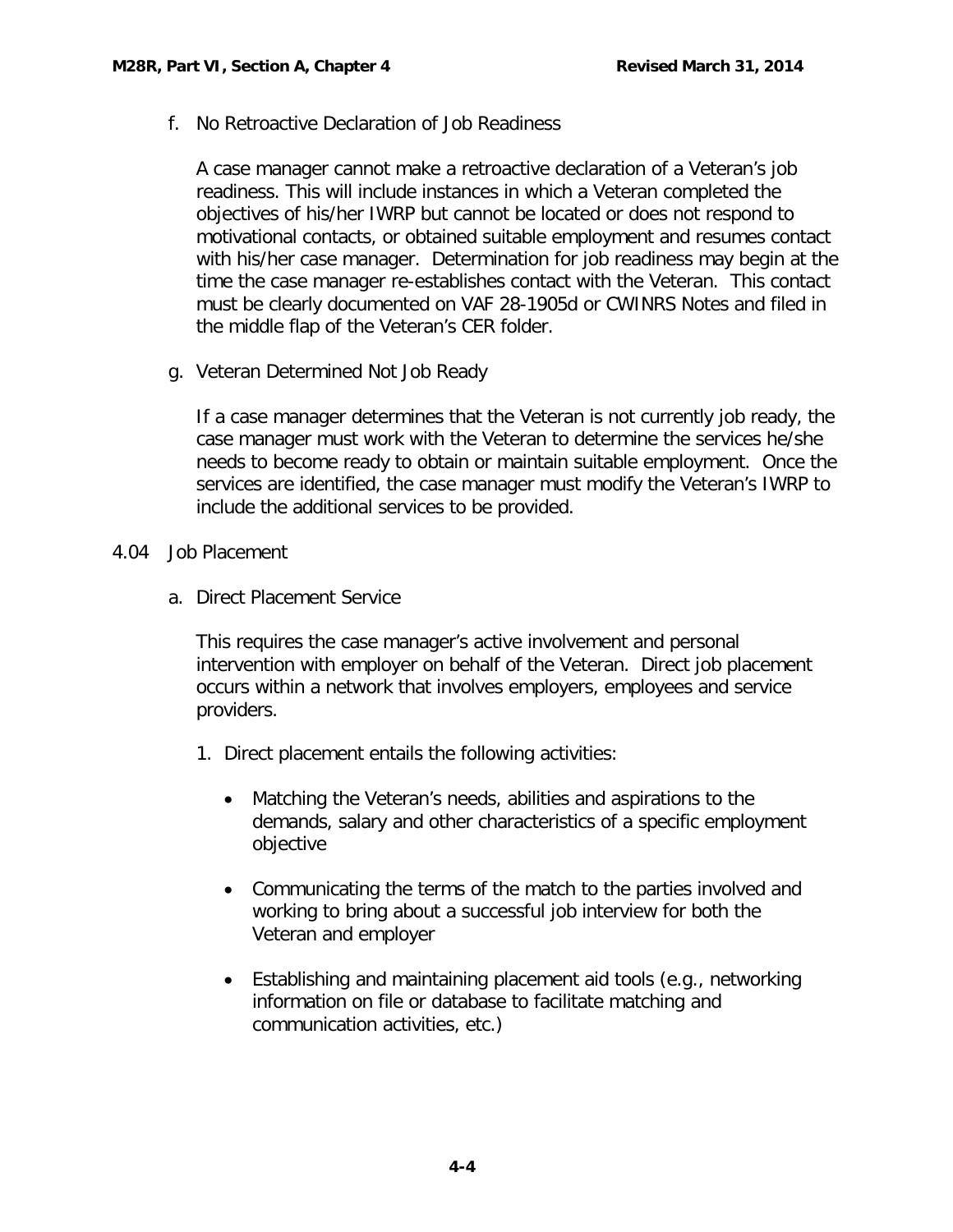- 2. Successful placements are mutually beneficial to the employer, Veteran, and VA. The roles of each party and services involved in the direct job placement process are discussed below.
	- (a) Employers

Employers are concerned about timeliness in filling job vacancies and the productivity of newly hired employees. When collaborating with employers, the case manager is regarded as the service provider. The case manager functions as a salesperson in a consumer-oriented market. Successful placement of Veterans creates goodwill with employers and often results in long-lasting working relationships that aid in future placements. Therefore, the case manager should consider the employers' time constraints and staffing needs. This means that the case manager refers only qualified and carefully matched applicants.

(b) Veterans

The primary considerations in determining whether a Veteran is a qualified candidate for a specific job are experience, credentials and academic or vocational training. However, other evaluations and supportive services may be necessary to ensure that the Veteran is job ready. For example, interpersonal and readjustment issues may require resolution before a Veteran is ready to seek employment.

(1) Employment Services as Part of an IWRP

All cases with an IWRP or combined IWRP/Individualized Employment Assistance Plan (IEAP), including those that have been developed under the rapid access to employment track, will be placed in RTE status while job readiness services are provided. The IWRP will include employment objectives, even if employment-related activities are not planned to take place until after the Veteran completes formal training or education. The case manager may provide services such as developing interviewing and job-seeking skills to improve the Veteran's employability while the Veteran is participating in an IWRP.

(2) Job Interview Referrals Prior to the Declaration of Job Readiness

A referral to a job interview is a disservice to both the Veteran and potential employer if the Veteran is not job ready. The Veteran's future employability may be impaired and the service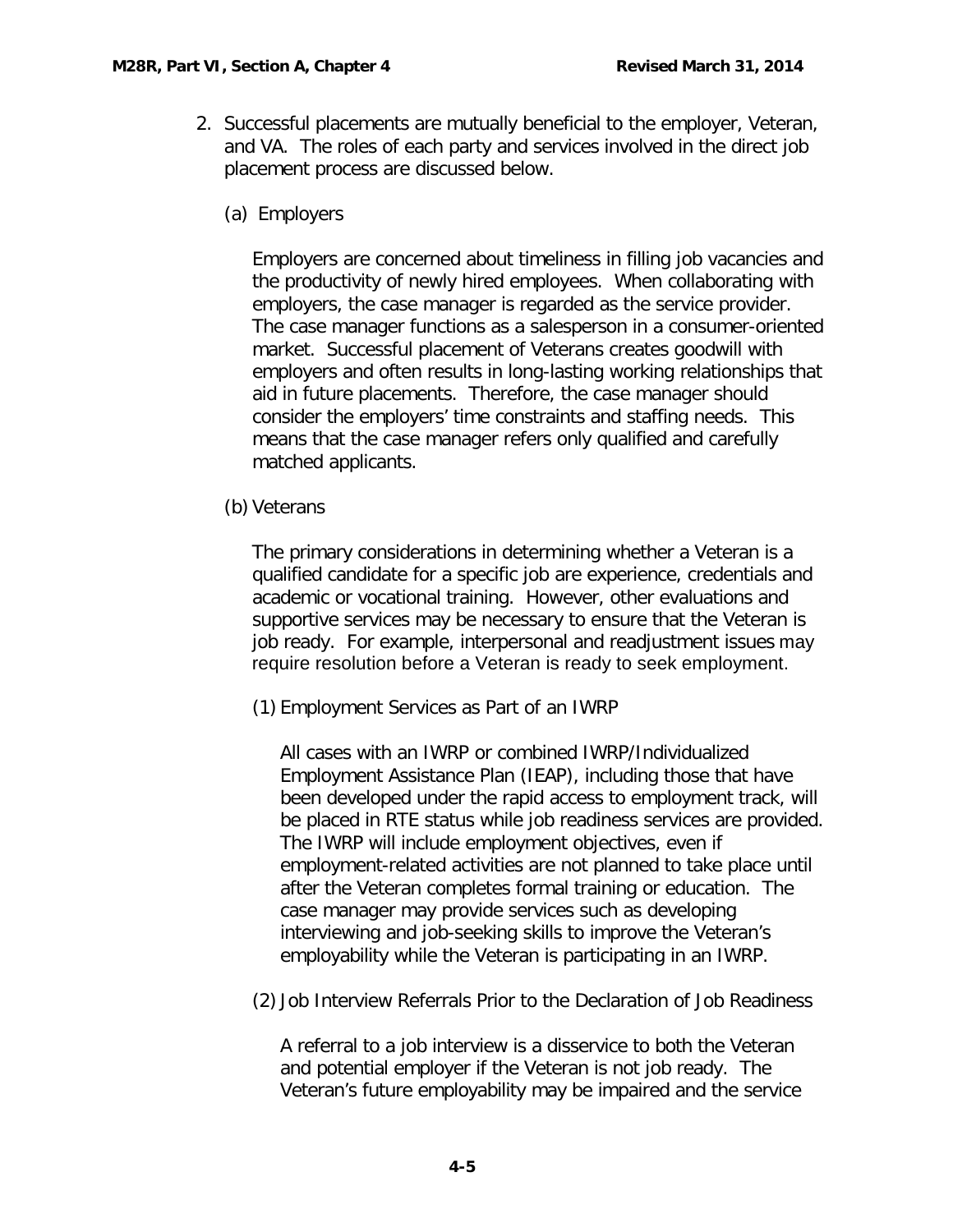provider's credibility with the employer may be damaged if a referral for a job interview is made prematurely.

The case manager can provide a variety of services to ensure that the Veteran is ready to proceed to the interview phase of the job search process prior to the referral for a job interview. Examples of these services include, but are not limited to:

- Mock interviewing sessions
- Informational interviewing
- Development of a comprehensive resume
- Training in successful interviewing techniques
- (c) Service Providers

A case manager may utilize services available from various service providers as tools to increase the Veteran's marketability, connect with potential employers and address any employer issues. These services may include, but are not limited to, the following:

- (1) Job analyses, modifications to the job, and post-placement services are utilized to ensure a successful placement.
- (2) Services available to the Veteran such as supplies, training and payment of license fees will increase the Veteran's marketability.
- (3) Special hiring programs that are useful in placing Veterans. Programs such as noncompetitive placement in a public sector agency and unpaid work experience are direct placement tools that a case manager may consider (refer to M28R.VI.A.8 for more information on these programs, as well as other special hiring authorities).
- <span id="page-6-0"></span>b. Job Development

According to 38 CFR 21.250(b)(2), job development is defined as "a comprehensive professional service to assist the individual Veteran to actually obtain a suitable job, and not simply the solicitation of jobs on behalf of the Veteran." Since job development is a difficult and demanding activity, the case manager may need to coordinate with a variety of service providers to accomplish aspects of job development, to include: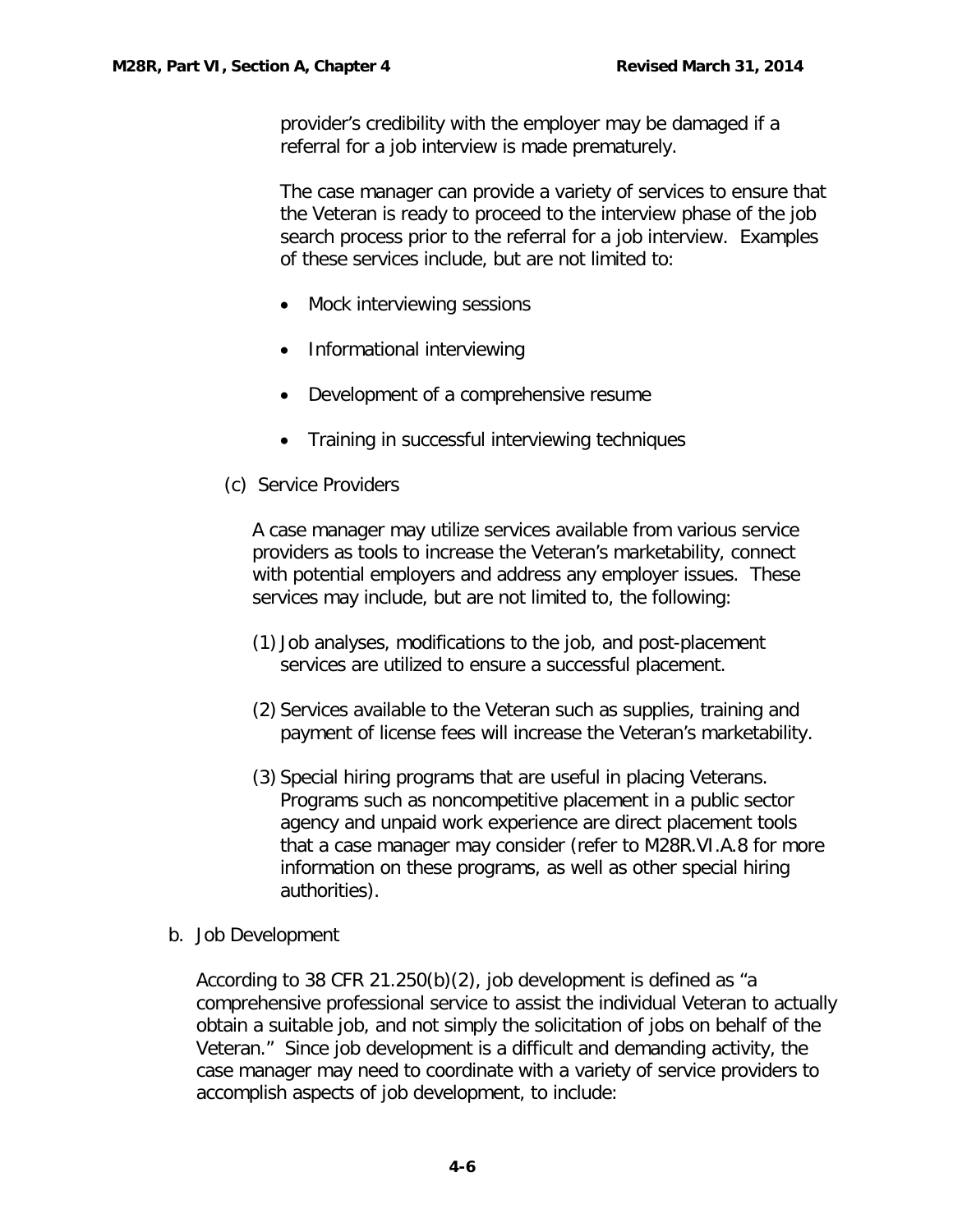- 1. Public sector agencies, such as local, state and federal government agencies. The Veterans' Employment and Training Service (VETS), which is a Department of Labor program, provides employment and training services to eligible Veterans at the state level through two principle programs:
	- Disabled Veterans' Outreach Program (DVOP). A DVOP specialist provides outreach and offers assistance to Veterans with disabilities and other Veterans by promoting community and employer support for employment and training opportunities.
	- Local Veterans' Employment Representatives (LVERs). An LVER is a state employee located in state employment offices and provides employment assistance to Veterans, including processing complaints regarding the observance of Veterans' preference.

For more information on these programs, see www.dol.gov/vets.

- 2. Not-for-profit organizations such as public post-secondary schools, vocational schools, colleges and universities provide career services to assist students with job placement. On-campus recruiting and job fairs are common practice in these settings, providing excellent opportunities for job development.
- 3. For-profit entities, such as employment agencies. Employment agencies serve both large and small organizations across all industry sectors, thus providing opportunities for job development in a variety of occupational settings.

# <span id="page-7-1"></span><span id="page-7-0"></span>4.05 Job Analysis

a. General Information

Job analysis is an essential aspect of direct placement. It is a process used to identify and determine the particular job duties and requirements, and the relative importance of these duties for a given job. An important concept is that the analysis is conducted on the specifics of the job, not the person performing the duties of the job. Job analysis is particularly useful when dealing with small businesses, as many of the jobs in this setting have a variety of ancillary duties.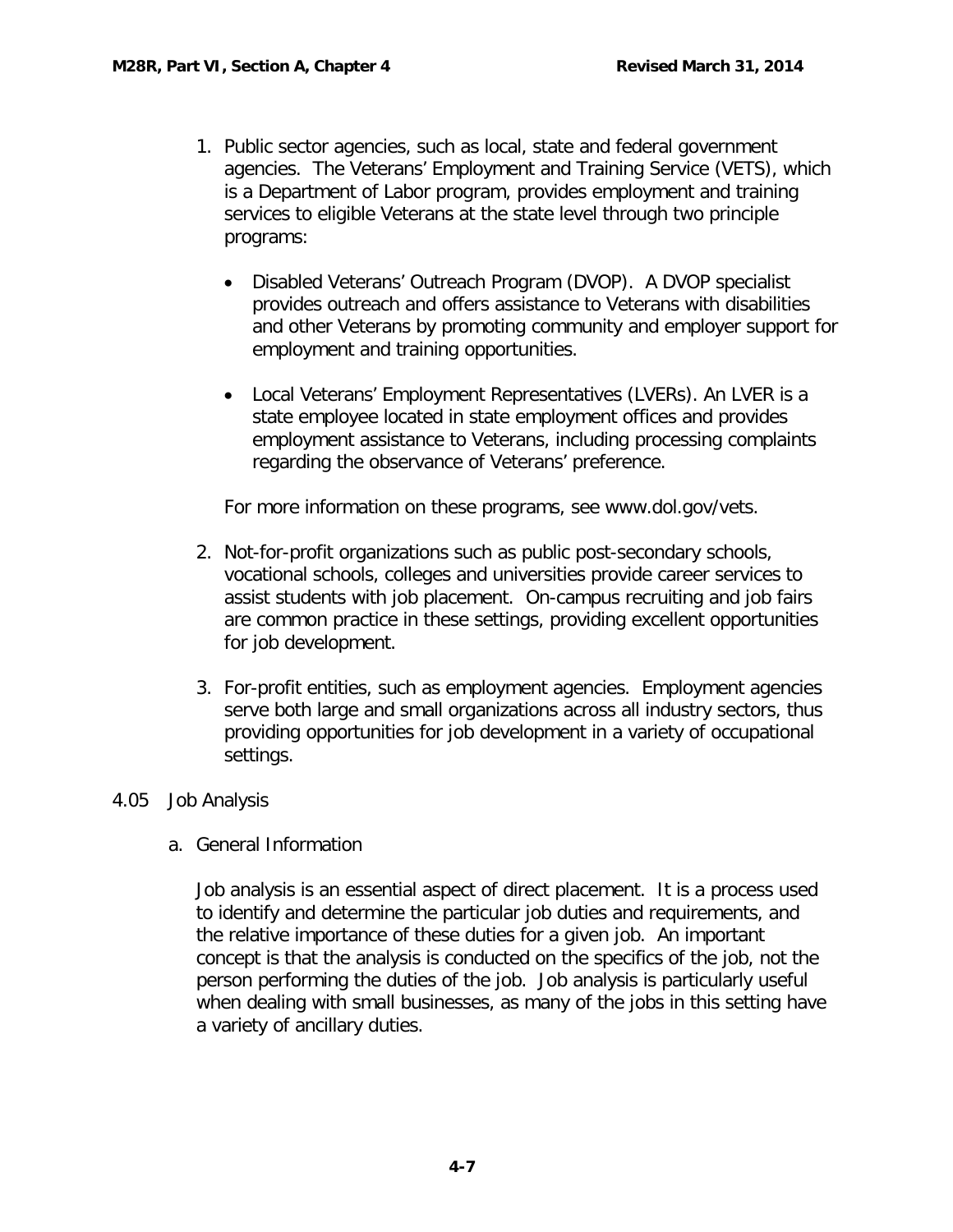<span id="page-8-0"></span>b. Methodology

A case manager may need to conduct an on-site analysis of a prospective job when precise information about job task requirements and the work environment are not known. A job analysis should identify the following factors of a job:

- 1. Key tasks and responsibilities.
- 2. Required problem-solving and decision-making skills.
- 3. Management responsibilities.
- 4. Contact with others.
- 5. Job complexity.
- 6. Work environment.
- 7. Physical and cognitive demands.
- 8. Education, experience, license and/or certification requirements.
- <span id="page-8-1"></span>c. Job Profile

A case manager may utilize the Dictionary of Occupational Titles (DOT) and the Occupational Outlook Handbook (OOH) to identify several aspects of an occupation, to include:

- Training and education requirements
- Earnings
- Working conditions
- Expected job growth/decline rate
- Physical demands
- Essential job duties

This information, coupled with an understanding of the Veteran's strengths and weaknesses, will increase the likelihood of a successful placement.